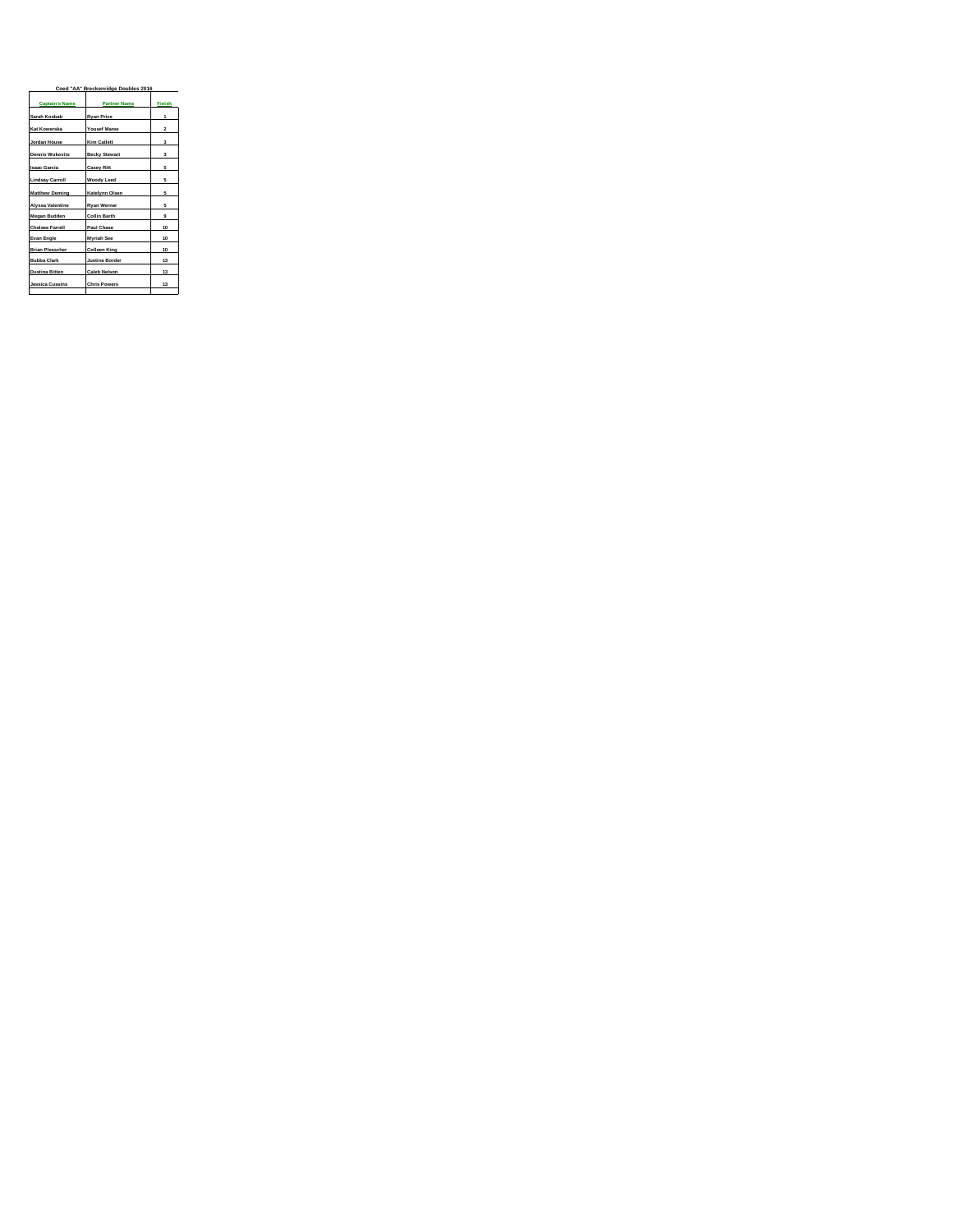|                        | Coed "A" Breckenridge Doubles 2016 |                         |  |  |  |
|------------------------|------------------------------------|-------------------------|--|--|--|
| <b>Captain's Name</b>  | <b>Partner Name</b>                | Finish                  |  |  |  |
| Kianna Lee             | Matt Mclaren                       | 1                       |  |  |  |
| Josh Meyers            | <b>Cassy Hanneman</b>              | $\overline{\mathbf{c}}$ |  |  |  |
| <b>Eric Bowcock</b>    | Jessica Aschenbrenner              | 3                       |  |  |  |
| <b>Matt Eilers</b>     | <b>Tara King</b>                   | 3                       |  |  |  |
| Sean Meacham           | <b>Ashley Lyon</b>                 | 5                       |  |  |  |
| <b>Alexis Nicholls</b> | <b>Adam Soliz</b>                  | 5                       |  |  |  |
| Mark Miesner           | <b>Tena Mensonides</b>             | 5                       |  |  |  |
| <b>Eric Price</b>      | Sarah Mortensen                    | 5                       |  |  |  |
| <b>Sydney Shell</b>    | Ty Peterson                        | 9                       |  |  |  |
| <b>Sheree Brock</b>    | <b>Jesse Strohmeyer</b>            | 9                       |  |  |  |
| Jazmine Stoner         | <b>Justin Wesley</b>               | 9                       |  |  |  |
| <b>Meika Bosley</b>    | Jordon Weber                       | 9                       |  |  |  |
| <b>Tyler Edmondson</b> | Karah Reygers                      | 13                      |  |  |  |
| Haleigh Muka           | <b>Gil Urena</b>                   | 13                      |  |  |  |
| <b>Kelly Hardy</b>     | <b>Micah Allmon</b>                | 13                      |  |  |  |
| Kassen Boesel          | Danilo Pereira                     | 13                      |  |  |  |
| <b>Renee Howe</b>      | <b>Curtis Clark</b>                | 13                      |  |  |  |
| Jamie Tokarz           | Sean Tokarz                        | 13                      |  |  |  |
| <b>Hilary Eppink</b>   | <b>Catlin Caines</b>               | 19                      |  |  |  |
| <b>Lacey Emeott</b>    | <b>Eric Emeott</b>                 | 19                      |  |  |  |
| Samiie Vang            | Danny Qiu                          | 19                      |  |  |  |
| <b>Katie Wessels</b>   | <b>Wade Bass</b>                   | 19                      |  |  |  |
| <b>Brad Hoadley</b>    | Jane Vander Ploeg                  | 19                      |  |  |  |
| Kelsey Martin          | Matias Rocha                       | 19                      |  |  |  |
| Jason Trojan           | Kelsey Skaar                       | 25                      |  |  |  |
| Michelle Graham        | <b>Matthew Koltun</b>              | 25                      |  |  |  |
| Alex Willis            | <b>Natalie Reed</b>                | 25                      |  |  |  |
| Amanda Massey          | <b>Phill Mott</b>                  | 25                      |  |  |  |
| Stephanie Rothman      | <b>Kasey Young</b>                 | 25                      |  |  |  |
| Logan Sand             | Keri Ekhenger                      | 25                      |  |  |  |
| Chris McDonald         | ZB                                 | 31                      |  |  |  |
| <b>Clint Smith</b>     | <b>Lizzy Briones</b>               | 31                      |  |  |  |
| Patrick Wilson         | Kallie Loudenburg                  | 31                      |  |  |  |
| Josh Hannenberg        | Kaitlyn Cranor                     | 31                      |  |  |  |
| <b>Monica Arnett</b>   | <b>Brandon Huston</b>              | 31                      |  |  |  |
| Patrick Fay            | <b>Megan Streb</b>                 | Inj                     |  |  |  |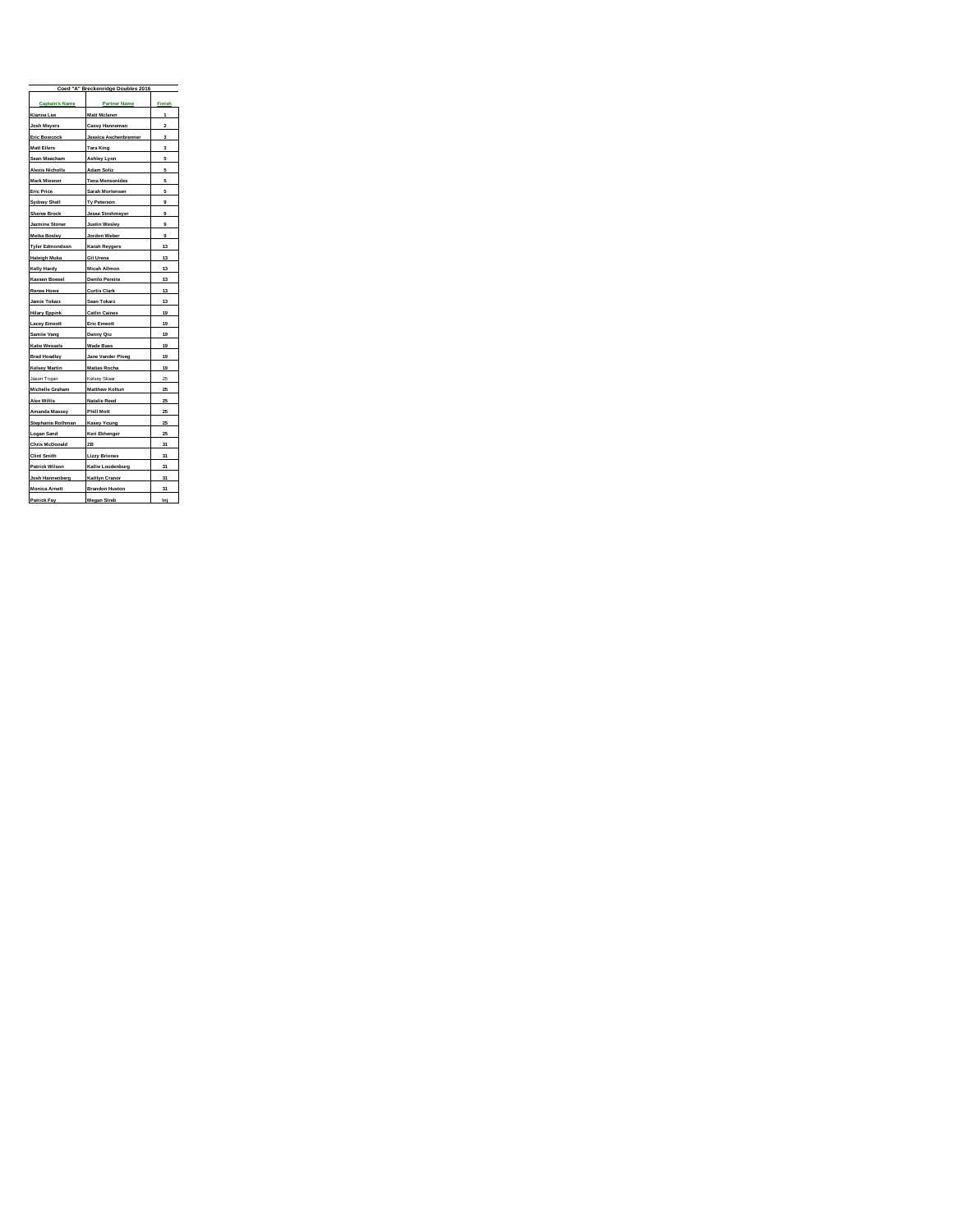|                                                 | Coed "BB" Breckenridge Doubles 2016            |                   |
|-------------------------------------------------|------------------------------------------------|-------------------|
| <b>Captain's Name</b>                           | <b>Partner Name</b>                            | Finish            |
| Alex Clark                                      | Leylin Marroquin                               | 1                 |
| <b>Steve Leong</b>                              | Kayla Price                                    | $\overline{2}$    |
| Brycen Roy<br><b>Melissa Keathley</b>           | <b>Bailey Roy</b><br>Dewayne Keathley          | $\mathbf{3}$<br>4 |
| Eric Wass                                       | <b>Jesica Beccue</b>                           | 5                 |
| Doug Merrell                                    | Larisa Gray                                    | 5                 |
| <b>Mike Dougherty</b>                           | <b>Kristi Hartley</b>                          | 5                 |
| Marianne Graham                                 | David Graham                                   | 5                 |
| Sara Martin                                     | Nathan Martin                                  | 9                 |
| Ryan Frueh<br>Chelsea Bixby                     | <b>Christine Anjard</b>                        | 9<br>9            |
| Thomas Ward                                     | <b>Grant Humphryes</b><br><b>Kristin Petty</b> | 9                 |
| <b>DANNY SUSANTO</b>                            | <b>Lindsey Emily Gary</b>                      | 9                 |
| <b>Amanda West</b>                              | <b>Trevor Taylor</b>                           | 9                 |
| <b>Nick Henry</b>                               | Sherri Boxberger                               | 9                 |
| Hayden Frear                                    | <b>Taylor Phair</b>                            | 9                 |
| Alan Wittren                                    | Kristi Schmidt                                 | 17 <sub>1</sub>   |
| <b>Katie Thompson</b>                           | <b>Justin Livesay</b>                          | 17                |
| Kevin Cadena                                    | <b>Molly Dennany</b>                           | 17                |
| Dan Lowary                                      | Carrie Schoffman                               | 17<br>17          |
| Ryan Handzo<br>Kara Smith                       | Jenni Page<br>Paul Hamer                       | 17                |
| Brian Fisher                                    | <b>Claire Natalie</b>                          | 17                |
| Sara Shaffer                                    | <b>Aaron Null</b>                              | 17                |
| Ryan Bills                                      | Kelli Bills                                    | 17                |
| <b>Emily Rowland</b>                            | Sawyer Shrock                                  | 17                |
| Jem Cannu                                       | Rodrigo Ribeiro                                | 17                |
| Cody Sudmeier                                   | <b>Brooke Lamphere</b>                         | 17                |
| Chris Dembowski                                 | Rachel Patterman                               | 29                |
| <b>Nick Prudhomme</b>                           | Danielle Shylanski                             | 29                |
| Hannah Starbuck                                 | <b>Gregg Francis</b><br>Erin Hopper            | 29<br>29          |
| Joe Black<br>Ali Gates                          | Sean Burke                                     | 29                |
| Darlene Sue                                     | Jonathan Plyler                                | $29 -$            |
| Dave Crosby                                     | <b>Nicole Naidus</b>                           | 29                |
| <b>Serena Clendenning</b>                       | Jason Mendoza                                  | 29                |
| <b>Jason Obreque</b>                            | <b>Tara Ruggles</b>                            | 29                |
| Nicki Hannon                                    | <b>Brandon Curiel</b>                          | 29                |
| Jeremy Stutzman                                 | <b>Anna Thompson</b>                           | 29                |
| <b>Eric DeRuyter</b>                            | <b>Simone Pielenz</b>                          | 29                |
| <b>Andrew Whitson</b>                           | <b>Kelsey Sands</b>                            | 29<br>29          |
| <b>Chad Eichinger</b><br><b>Jessica Gardner</b> | Sherri Tafoya<br><b>Michael Leuer</b>          | 43                |
| <b>Corey Hirschfeld</b>                         | <b>Daliah Singer</b>                           | 43                |
| <b>Heather Reeves</b>                           | <b>Travis Matteson</b>                         | 43                |
| John Tuccio                                     | <b>Janice Aldstadt</b>                         | 43                |
| <b>Tara Tucker</b>                              | <b>Anthony Proctor</b>                         | 43                |
| <b>Bryn Stewart</b>                             | Kendall West                                   | 43                |
| Jennifer Youngblood                             | Sam Soares                                     | 43                |
| <b>Brittney Compton</b>                         | John Jones II                                  | 43                |
| <b>Britny Doole</b>                             | Dex Evans                                      | 43                |
| Zach Bricker<br><b>Bridget Gray</b>             | Hannah Zdanowitz<br><b>Brendan Ledwith</b>     | 43<br>43          |
| Evan Langsted                                   | <b>Meriah Vigil</b>                            | 43                |
| Sarah Jackson                                   | Saul Aguirre                                   | 43                |
| Steve Manikian                                  | Diandra Reed                                   | 43                |
| Caleb Sjoerdsma                                 | <b>Abby Rainey</b>                             | 57                |
| Kimber Baker                                    | Josh Wells                                     | 57                |
| <b>Rvan Letner</b>                              | Amy Roth                                       | 57                |
| <b>Gabby Hutzler</b>                            | <b>Chandler Matteson</b>                       | 57                |
| <b>Stacey Orin</b>                              | <b>Chase Kruse</b>                             | 57                |
| Ali Pilkington                                  | <b>Nolin Greene</b>                            | 57                |
| <b>Chris Avila</b><br>Sarah Wright              | Dawn Gates<br>Greg Kaplan                      | 57<br>57          |
| Steve Atherton                                  | <b>Emily Zettl</b>                             | $57-$             |
| Emma Glancy                                     | <b>Billy Bob Bauer</b>                         | 57                |
| <b>Kristyn Pfannenstiel</b>                     | <b>Corey Andrews</b>                           | 57                |
| <b>Ben Appleby</b>                              | <b>Jackie Appleby</b>                          | 57 <sub>2</sub>   |
| <b>Trent Shrock</b>                             | Deanna Shrock                                  | 57                |
| Krystal Roque                                   | Nathan Tebedo                                  | 70                |
| Joseph Swirkowski                               | <b>Allison Kozeny</b>                          | 70                |
| <b>Isaac Meeker</b>                             | <b>Shelby Vermillion</b>                       | $\frac{70}{2}$    |
| Angie Toman<br>Nick Cornell                     | Squash Keeler<br><b>Brittany Lilley</b>        | 70                |
| Robin Jackson                                   | <b>Matthew Oakley</b>                          | 70<br>70          |
| McKayla Cully                                   | <b>Cole Chaffee</b>                            | 70                |
| Sean Arnold                                     | <b>Shay Sterrett</b>                           | 70                |
| <b>Rachael Stromberg</b>                        | Josh Johnson                                   | 70                |
| Lydia Tomlinson                                 | <b>Bill Anhalt</b>                             | 70                |
| Jamie San Diego                                 | <b>Brian San Diego</b>                         | 70                |
| Maia Sadler                                     | Kevin Utu                                      | $70 -$            |
|                                                 |                                                |                   |